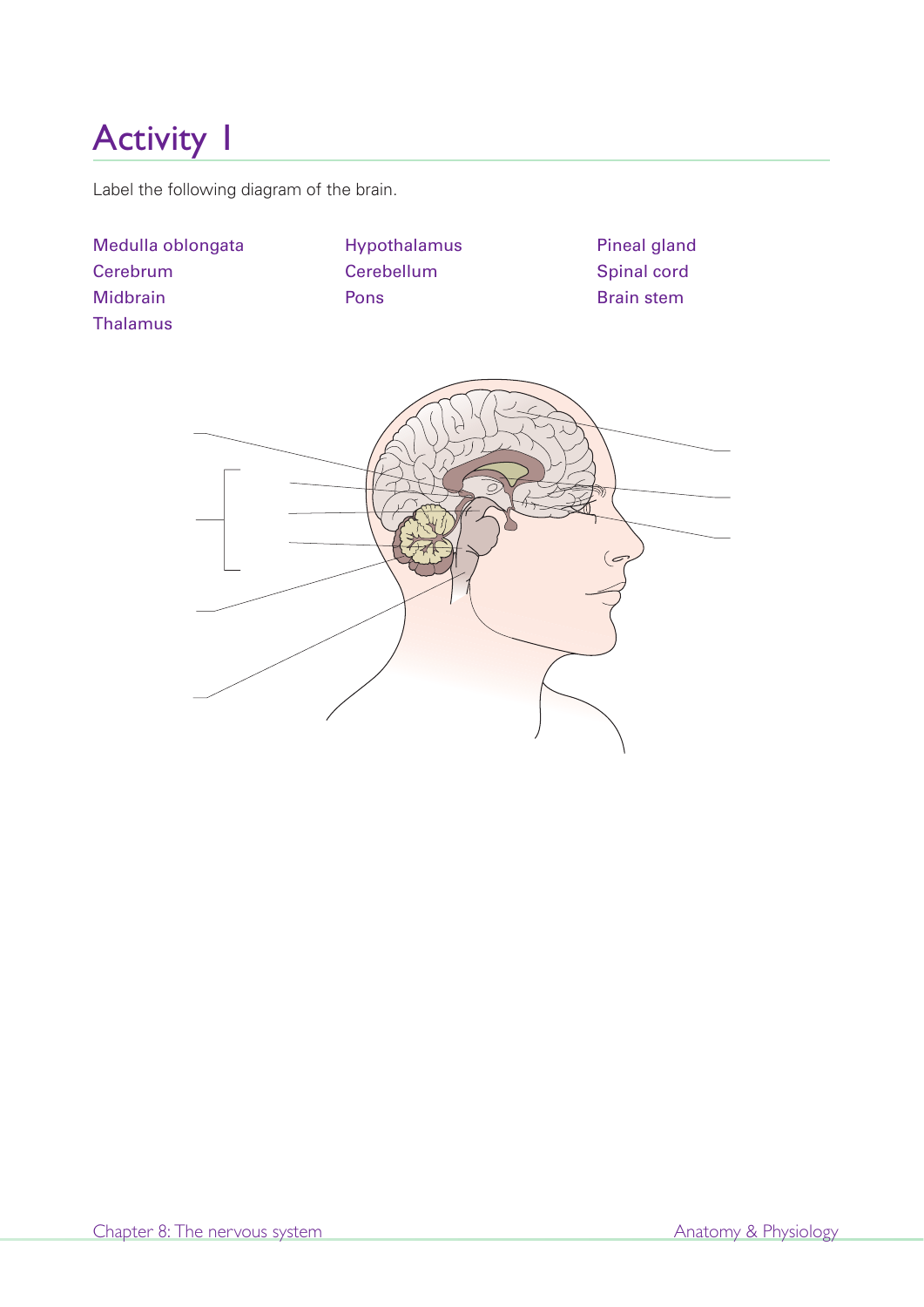Complete the crossword.



#### **Across**

- 2. cauliflower-shaped structure at posterior of cranium
- 4. connective tissue designed to support, nourish and protect neurones
- 5. junction where nerve impulses are transmitted from one neurone to another
- 7. rapid and automatic response to a stimulus (6, 6)
- 9. fatty insulating sheath covering axon of nerve cell (6, 6)
- 10. largest part of brain

## **Down**

- 1. neurotransmitter vital to muscle contraction
- 3. part of nervous system that prepares body for emergency situations
- 4. impulse-conducting cell
- 6. disorder of seventh cranial nerve, resulting in paralysis on one side of face (6, 5)
- 8. highly branched extensions of a nerve cell
- 9. three connective tissue membranes covering brain and spinal cord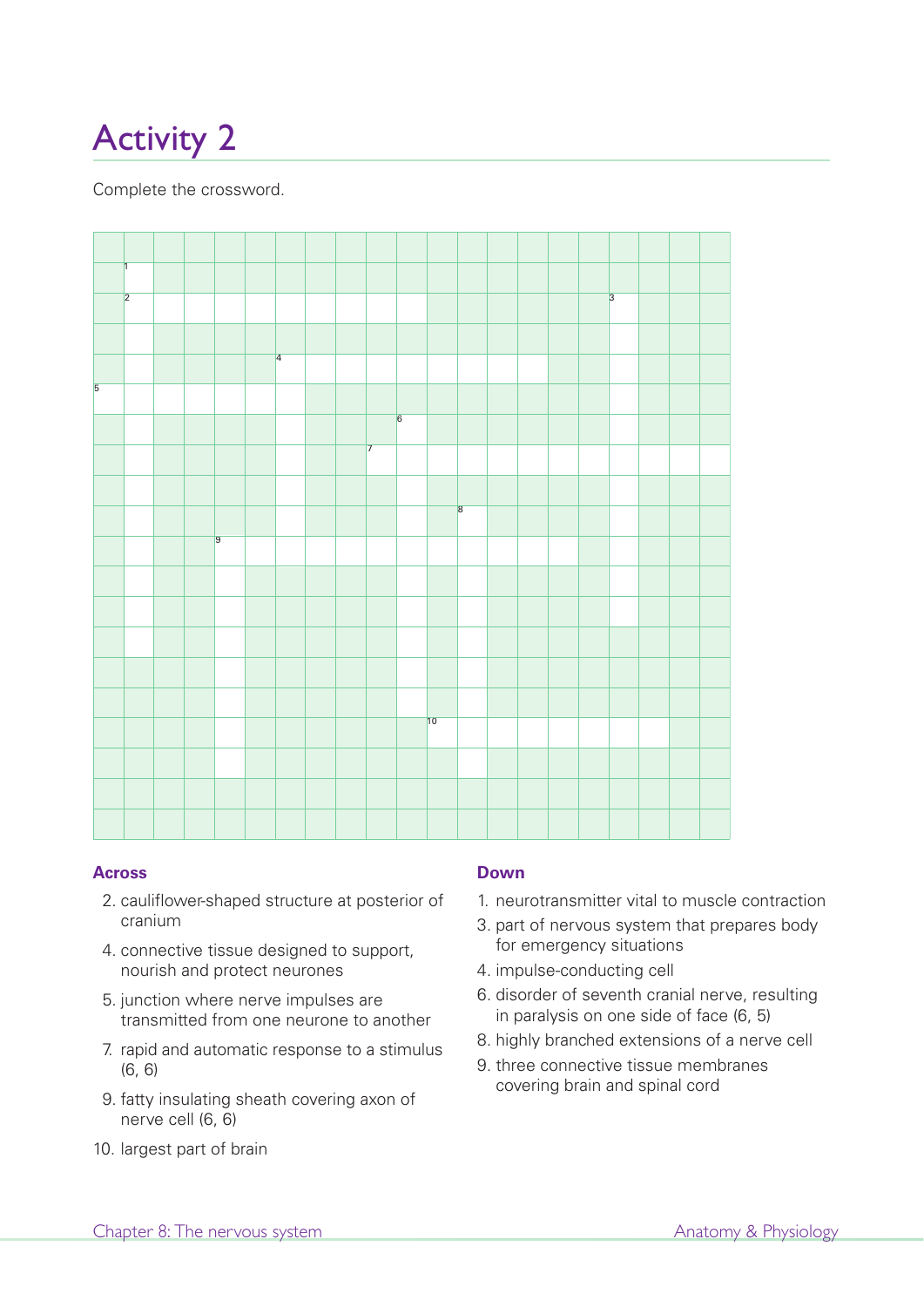Sort the following into the correct order of the conduction of a motor impulse in the contraction of skeletal muscle.

Chemical transmitter substance released across synapse Motor impulse initiated in brain Motor impulse reaches motor point of muscle fibres Motor stimuli travel along length of the axon to the effector, i.e. the muscle Muscle fibres contract and effect movement desired Nerve impulse is passed across the neuromuscular junction

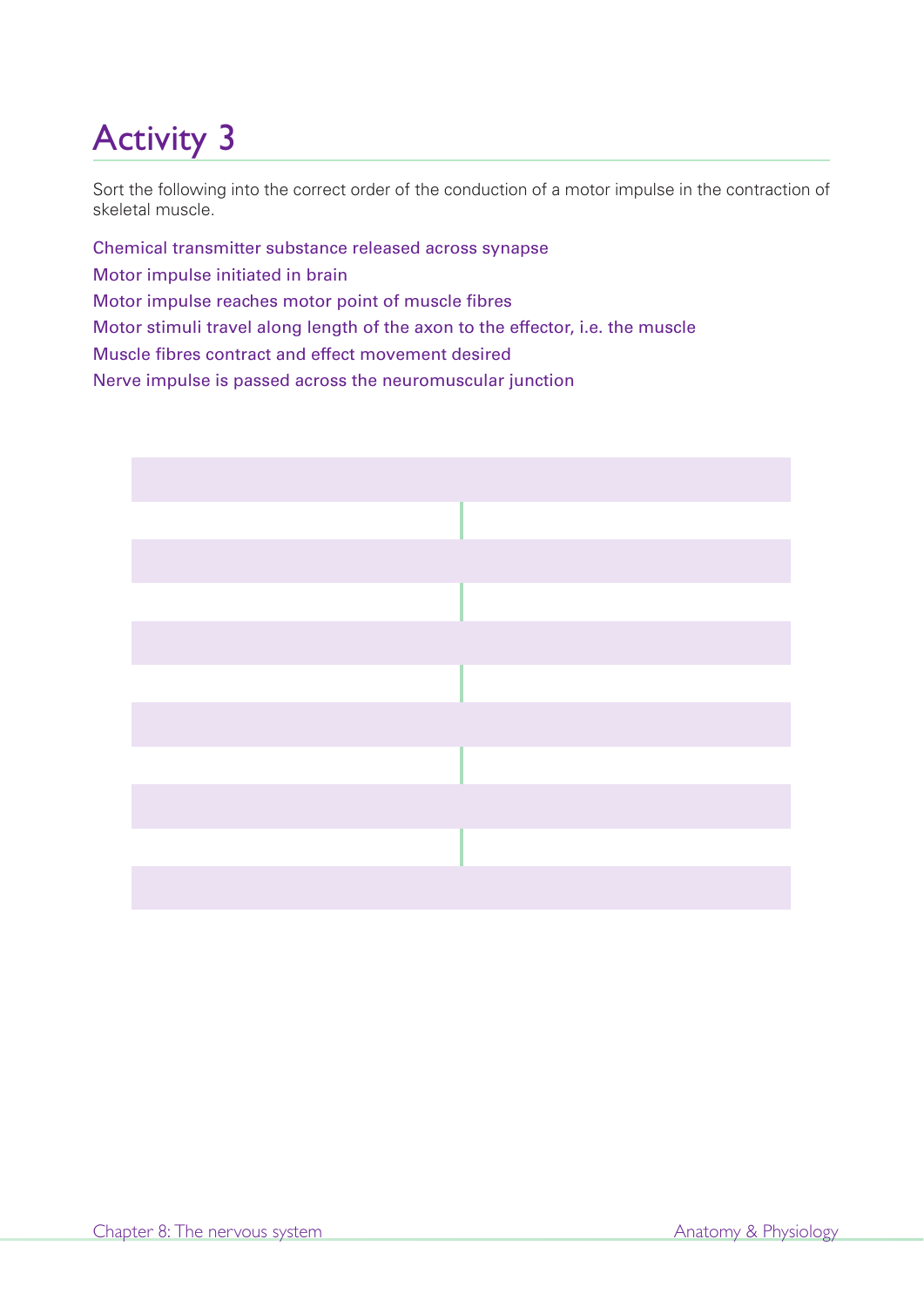Match the key words to the definitions in the box.

| Sympathetic | Trigeminal       | Myelin sheath    | <b>Spinal cord</b> | Thalamus   |
|-------------|------------------|------------------|--------------------|------------|
| Afferent    | <b>Trochlear</b> | <b>Neuroglia</b> | <b>Dendrites</b>   | Cerebellum |

| <b>Key words</b> | <b>Definitions</b>                                                                                        |
|------------------|-----------------------------------------------------------------------------------------------------------|
|                  | Another term for a sensory neurone                                                                        |
|                  | Part of neurone that receives nerve impulse                                                               |
|                  | Insulating coating of axon                                                                                |
|                  | Part of nervous system that slows down digestion                                                          |
|                  | Cells of the nervous system unable to transmit impulses                                                   |
|                  | Part of brain that is a relay and interpretation centre for all<br>sensory impulses, apart from olfaction |
|                  | Part of brain concerned with the coordination of skeletal muscle<br>and balance                           |
|                  | Relays impulses (motor and sensory) to and from the brain                                                 |
|                  | A mixed cranial nerve that controls muscles of mastication                                                |
|                  | Smallest of the cranial nerves                                                                            |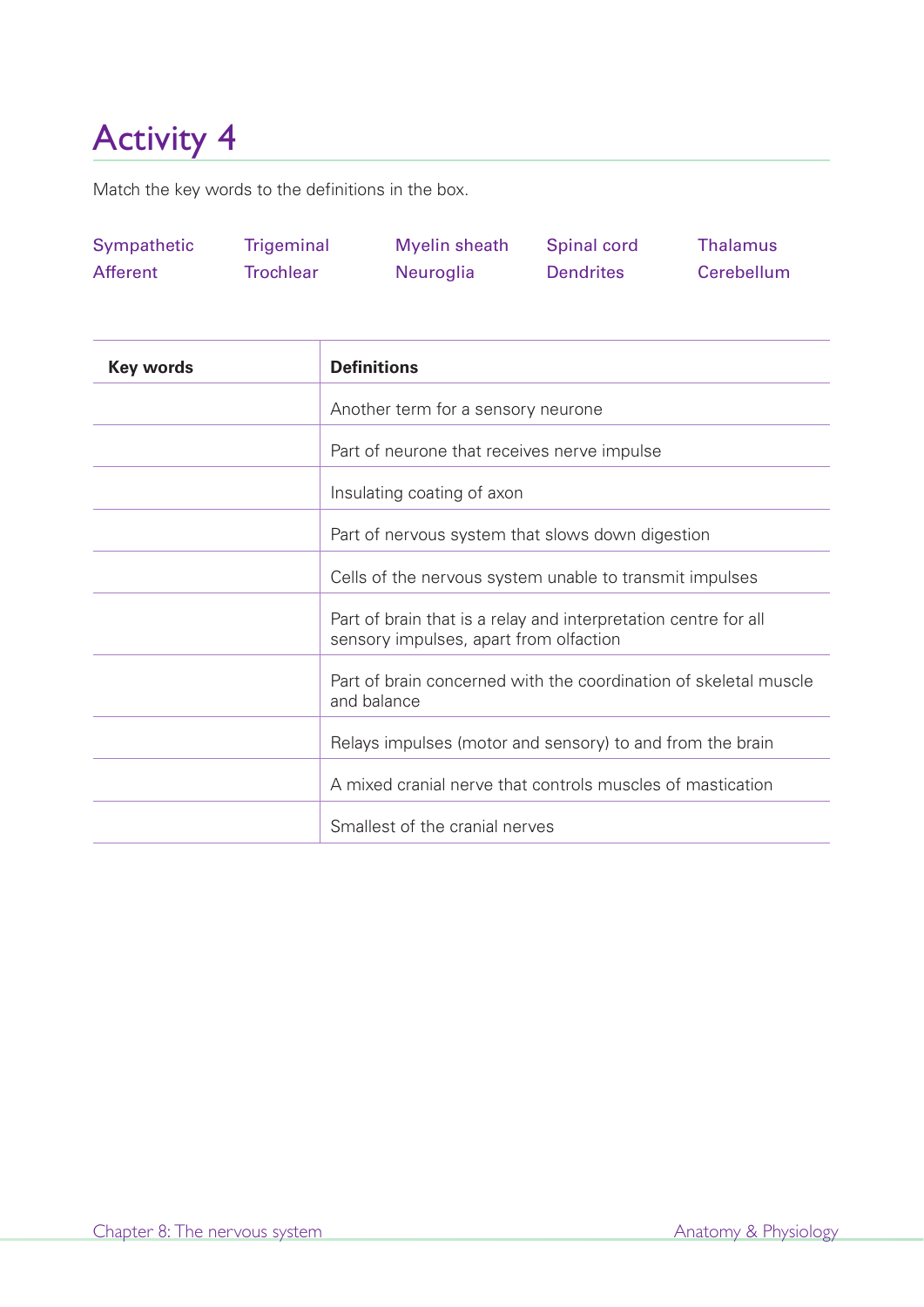Complete the following by filling in the blanks with the words listed below.

| adrenal<br>autonomic<br>cardiac<br>constriction<br>decreases<br>digestion                                              | dilates<br>emergency<br>gastrointestinal<br>genito-urinary<br>glands<br>heart                                                        | increased<br>parasympathetic<br>respiration<br>rest<br>resting<br>saliva | sleep<br>slows<br>smooth<br>sweat<br>sympathetic<br>ventilation |                  |
|------------------------------------------------------------------------------------------------------------------------|--------------------------------------------------------------------------------------------------------------------------------------|--------------------------------------------------------------------------|-----------------------------------------------------------------|------------------|
| <u> Alexandria de la construcción de la construcción de la construcción de la construcción de la construcción de l</u> | The ______________________ nervous system controls the automatic body activities of<br>and __________________________________ muscle |                                                                          | and the                                                         | activities<br>of |
| responses.                                                                                                             | It is divided into the sympathetic and parasympathetic divisions, which possess complementary                                        |                                                                          |                                                                 |                  |
|                                                                                                                        | The _________________________ system prepares the body for expending energy and dealing with                                         |                                                                          |                                                                 |                  |
|                                                                                                                        |                                                                                                                                      |                                                                          |                                                                 |                  |
|                                                                                                                        |                                                                                                                                      |                                                                          |                                                                 |                  |
|                                                                                                                        | dilates the pupils, _______________________ the secretion of saliva, and decreases                                                   |                                                                          |                                                                 |                  |
| The                                                                                                                    | nervous system works to conserve energy and create the conditions                                                                    |                                                                          |                                                                 |                  |
|                                                                                                                        |                                                                                                                                      |                                                                          |                                                                 |                  |
|                                                                                                                        | It _____________________________ down the body processes except ___________________________________ and the func-                    |                                                                          |                                                                 |                  |
| tions of the ________________________________ system.                                                                  |                                                                                                                                      |                                                                          |                                                                 |                  |
|                                                                                                                        | Its effects include _______________________ the heart and ______________________                                                     |                                                                          |                                                                 | rate,            |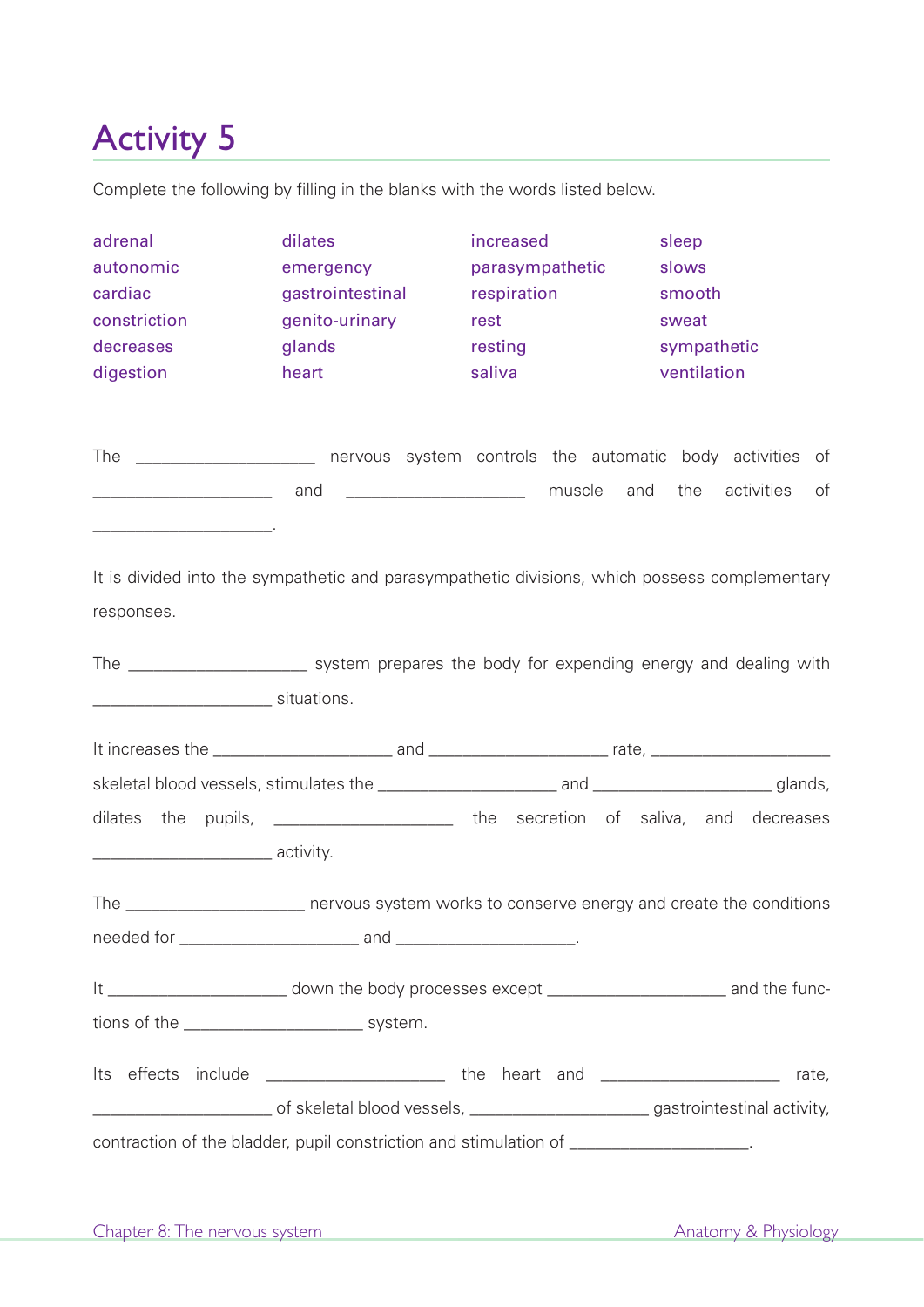# Multiple-choice questions - Student book, p229

#### **1. The nervous system is divided into two major divisions:**

- a) central nervous system and peripheral nervous system
- b) central nervous system and autonomic nervous system
- c) the brain and the spinal cord
- d) the peripheral nervous system and the brain

### **2. The components of the central nervous system include**

- a) the spinal cord and cranial nerves
- b) the sympathetic and parasympathetic nervous systems
- c) the brain and spinal cord
- d) the cranial and spinal nerves

#### **3. The three basic parts of a neurone are**

- a) cell body, sensory and afferent nerves
- b) cell body, nucleus and axon
- c) cell body, axon and dendrites
- d) cell body, motor and efferent nerves

#### **4. A sensory nerve is responsible for sending messages**

- a) from the brain and spinal cord
- b) to and from the brain and spinal cord
- c) to the brain and spinal cord
- d) none of the above

#### **5. The part of the brain that houses the thalamus and hypothalamus is the**

- a) cerebrum
- b) brain stem
- c) cerebellum
- d) medulla oblongata

## **6. The region of the brain concerned with the coordination of skeletal muscle is**

- a) cerebellum
- b) pons
- c) midbrain
- d) cerebrum

#### **7. The part of the brain concerned with all forms of conscious activity is**

- a) cerebrum
- b) thalamus
- c) hypothalamus
- d) medulla oblongata

# **8. The connective tissue membranes that envelop the central nervous system are**

- a) cerebrospinal membranes
- b) meninges
- c) myelin sheaths
- d) synapses

#### **9. The part of the brain that contains vital control centres for the heart, lungs and intestines is**

- a) hypothalamus
- b) midbrain
- c) medulla oblongata
- d) cerebellum

# **10. The junction where nerve impulses are transmitted from one neurone to another is a**

- a) neurotransmitter
- b) synapse
- c) dendrite
- d) axon

## **11. The point where the nerve supply enters the muscle is the**

- a) motor impulse
- b) motor transmitter
- c) motor point
- d) muscle fibre

## **12. The spinal cord is an extension of which part of the brain?**

- a) pons
- b) medulla oblongata
- c) midbrain
- d) brain stem